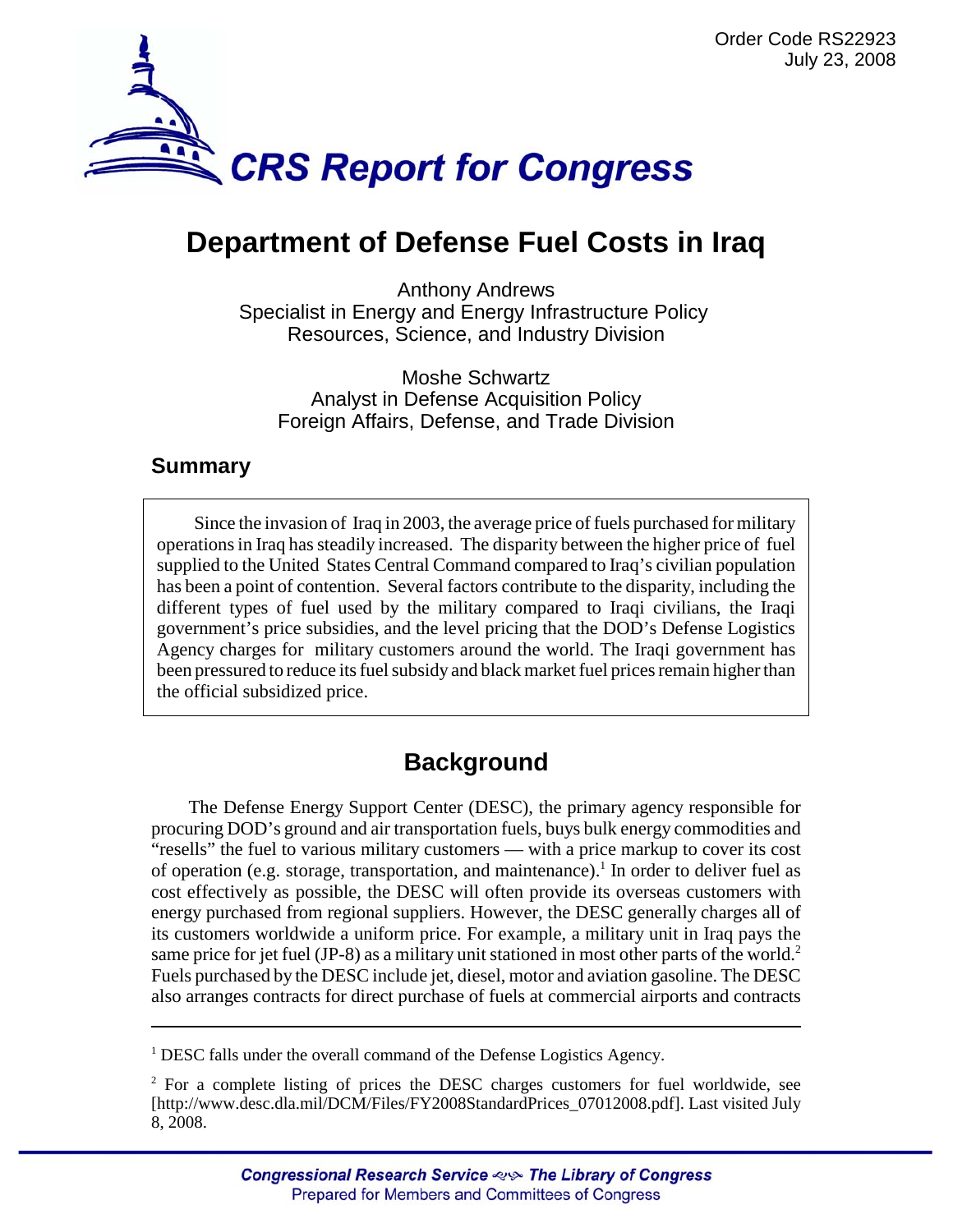for supplying military posts, camps, and stations. The DESC's largest annual fuel procurement is JP-8 and JP-5 jet fuel, followed by diesel fuel.<sup>3</sup> In FY2007, JP-8 represented ~50% of total DOD petroleum product purchases. Though JP-8 is used primarily by Air Force and Army aircraft, it is also used in Army tactical vehicles, for example in the *Abrams* M1A1/M1A2 Main Battle Tank. It also serves as a substitute for diesel fuel in other tactical vehicles. Motor gasoline is typically used by light non-tactical vehicles operated at post, camps, and stations. In Iraq, the breakdown of petroleum used by DOD in FY2007 was  $81.5\%$  jet fuel, 15.8% diesel, and 2.6% gasoline.<sup>4</sup>

In FY2007, the DOD's average cost for fuel ranged from \$2.00 a gallon for diesel to \$2.05 for JP-8 (**Table 1** and **Figure 1**). In comparison, commercial jet fuel (Jet A-1) averaged \$2.17 per gallon and refiner crude oil \$1.62 per gallon. As represented in **Table 1** and **Figure 1**, refiner crude oil is the average annual cost that a U.S. refiner would pay for a gallon of crude. $5$ 

|             | <b>Total</b><br><b>Products</b> | $JP-8$               | $JP-5$               | <b>Diesel</b> | Jet A-1              | <b>Refiner Crude Oil</b><br>Cost |           |  |
|-------------|---------------------------------|----------------------|----------------------|---------------|----------------------|----------------------------------|-----------|--|
|             | $\frac{\sqrt{2}}{2}$            | $\frac{\sqrt{2}}{2}$ | $\frac{\sqrt{2}}{2}$ |               | $\frac{\sqrt{2}}{2}$ | $\frac{\sqrt{2}}{2}$             | \$/barrel |  |
| <b>FY97</b> | 0.68                            | 0.67                 | 0.65                 | 0.63          | 0.61                 | 0.45                             | 19.04     |  |
| <b>FY98</b> | 0.51                            | 0.50                 | 0.49                 | 0.48          | 0.45                 | 0.30                             | 12.52     |  |
| <b>FY99</b> | 0.50                            | 0.49                 | 0.50                 | 0.47          | 0.54                 | 0.42                             | 17.51     |  |
| FY00        | 0.82                            | 0.85                 | 0.82                 | 0.74          | 0.90                 | 0.67                             | 28.26     |  |
| <b>FY01</b> | 0.90                            | 0.89                 | 0.88                 | 0.85          | 0.78                 | 0.55                             | 22.95     |  |
| <b>FY02</b> | 0.73                            | 0.70                 | 0.69                 | 0.68          | 0.72                 | 0.57                             | 24.10     |  |
| <b>FY03</b> | 0.91                            | 0.88                 | 0.87                 | 0.85          | 0.87                 | 0.68                             | 28.53     |  |
| <b>FY04</b> | 1.11                            | 1.09                 | 1.07                 | 1.04          | 1.21                 | 0.88                             | 36.98     |  |
| <b>FY05</b> | 1.61                            | 1.66                 | 1.60                 | 1.57          | 1.74                 | 1.20                             | 50.24     |  |
| <b>FY06</b> | 2.02                            | 2.06                 | 2.05                 | 1.96          | 2.00                 | 1.43                             | 60.24     |  |
| <b>FY07</b> | 2.01                            | 2.05                 | 2.00                 | 2.00          | 2.17                 | 1.62                             | 67.93     |  |

**Table 1. Petroleum Product Costs FY1997-FY2007**

**Sources**: Defense Energy Support Service, *Fact Book* (2000-2007). Energy Information Administration — *Petroleum Navigator*, Refiner Acquisition Cost of Crude Oil, and Refiner Petroleum Product Prices by Sale Type.

<sup>3</sup> JP stands for jet petroleum.

<sup>&</sup>lt;sup>4</sup> Numbers do not sum to 100% due to rounding. Data provided to CRS by the Defense Logistics Agency.

<sup>&</sup>lt;sup>5</sup> Crude oil costs are typically reported in terms of \$/barrel, but for the purpose of this analysis, the cost is graphed in terms of  $\sqrt[6]{\text{gallon}}$  (1 barrel = 42 gallons).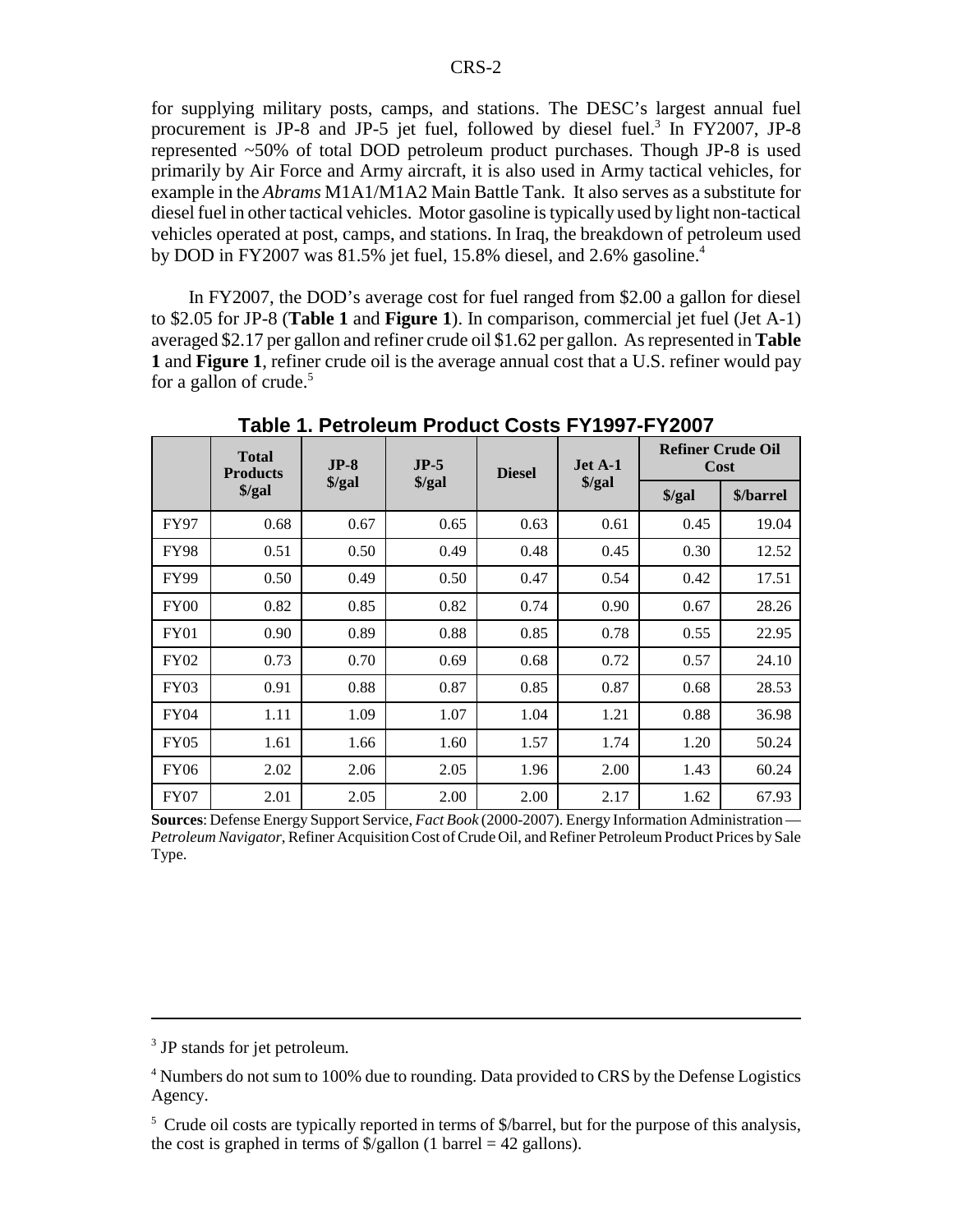



**Sources**: Defense Energy Support Service, *Fact Book* (2000-2007). Energy Information Administration — *Petroleum Navigator*, Refiner Acquisition Cost of Crude Oil & Refiner Petroleum Product Prices by Sale Type.

## **DOD Fuel Costs in Central Command Area of Responsibility**

The DESC reports buying fuel used in support of Central Command (CENTCOM) Area of Responsibility (AOR), which includes Operation Iraqi Freedom, primarily from five suppliers (Table 2).<sup>6</sup> The contracts for fuel contain price escalation provisions that increase or decrease the contract award prices based on fluctuations occurring in the regional commercial markets for the same or similar fuel products. As of December 31, 2007, fuel costs from these contracts ran from \$1.96 to \$2.88 per gallon, except for AVGAS, a specialized fuel, which ranges from \$4.98 to \$5.29 per gallon.<sup>7</sup>

| <b>Company</b>                | Fuel                          | <b>Award Price Range</b><br>(Through 12/31/2007) |             |  |
|-------------------------------|-------------------------------|--------------------------------------------------|-------------|--|
|                               |                               | Low                                              | <b>High</b> |  |
| Kuwait Petroleum Corp.        | Jet A-1/Diesel/Gasoline       | \$1.96                                           | \$2.08      |  |
| International Oil Trading Co. | JP-8/Diesel/Gasoline          | \$2.73                                           | \$2.88      |  |
| Petrol Ofisi                  | Specialized Aviation Gasoline | \$4.98                                           | \$5.29      |  |
| Golteks                       | Diesel                        | \$2.17                                           | \$2.27      |  |
| Tefirom                       | Gasoline                      | \$1.99                                           | \$2.03      |  |

#### **Table 2. DESC Cost of Fuels for CENTCOM AOR**  $(\hat{\mathcal{K}}/\alpha$ allon)

**Source**: Defense Energy Support Center.

<sup>&</sup>lt;sup>6</sup> Personal communication between V. O'Toole, DLA, and A. Andrews, May 2, 2008.

<sup>7</sup> AVGAS (aviation gasoline) is a specialized gasoline that has limited use in commercial aviation. It is commonly used for unmanned aerial vehicles.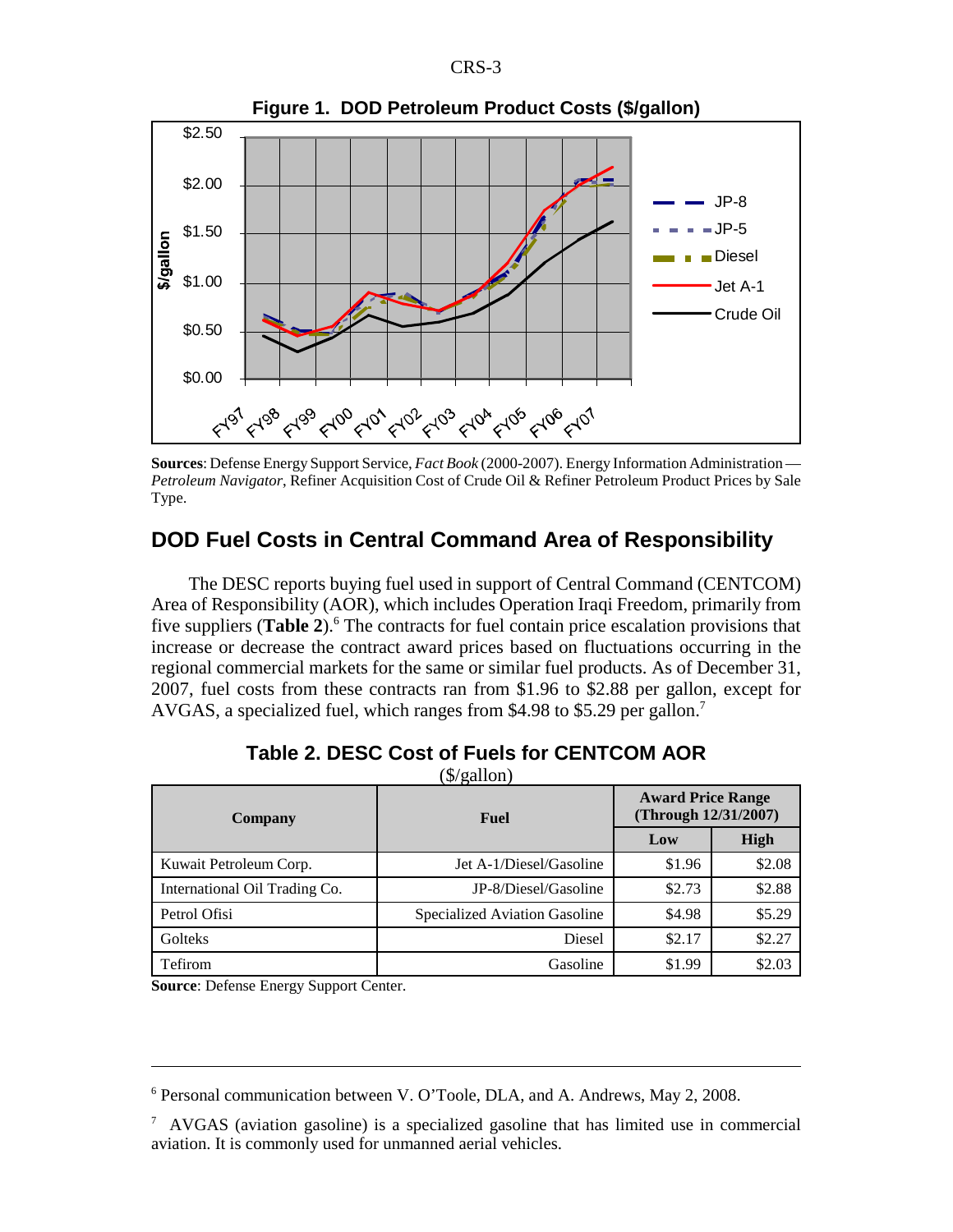The average fuel costs between FY2003 and FY2007 (during Operation Iraqi Freedom) are shown in **Table 3.** Fuel prices rose dramatically in FY2008. As shown in **Table 4**, gasoline costs now ranges from \$3.39 to \$4.52 a gallon and diesel from \$4.08 to \$5.21 a gallon.

## **Table 3. Average DESC Fuel Costs for CENTCOM AOR (FY2003-FY2007)**

|               | <b>Gallons</b><br>(million) | <b>Barrels</b><br>(million) | Cost<br>(\$million) | Average<br>\$/gallon |
|---------------|-----------------------------|-----------------------------|---------------------|----------------------|
| FY2003        | 932.2                       | 22.0                        | 800.6               | 0.87                 |
| <b>FY2004</b> | 1,092.2                     | 26.0                        | 1,040.4             | 0.95                 |
| <b>FY2005</b> | 987.7                       | 23.5                        | 1,386.4             | 1.40                 |
| <b>FY2006</b> | 1,141.0                     | 27.2                        | 2,535.2             | 2.22                 |
| <b>FY2007</b> | 1,351.8                     | 21.2                        | 2,986.3             | 2.21                 |

**Source**: Defense Energy Support Center

### **Table 4. DESC Fuel Costs for CENTCOM AOR (July 1, 2008)** (\$/gallon)

|                                      | <b>Fuel</b>                   | <b>Award Price Range</b> |        |  |
|--------------------------------------|-------------------------------|--------------------------|--------|--|
| Company                              |                               | Low                      | High   |  |
| Kuwait Petroleum Corp.               | Jet A-1                       | \$1.26                   | \$3.97 |  |
|                                      | Diesel                        | \$4.08                   | \$4.08 |  |
|                                      | Gasoline                      | \$3.39                   | \$3.39 |  |
| International Oil Trading Co. (IOTC) | $JP-8$                        | \$5.02                   | \$5.02 |  |
|                                      | Diesel                        | \$5.21                   | \$5.21 |  |
|                                      | Gasoline                      | \$4.52                   | \$4.52 |  |
| Petrol Ofisi                         | Specialized Aviation Gasoline | \$4.98                   | \$5.29 |  |
| Golteks                              | Diesel                        | \$4.21                   | \$4.39 |  |
| Tefirom                              | Gasoline                      | \$3.55                   | \$3.58 |  |

**Source**: Defense Energy Support Center

Of the five companies providing fuel to the DESC for use in Iraq, one (IOTC) is based in the United States, one (Kuwait Petroleum Corp.) is the state oil company of Kuwait, and three (Petrol Ofisi, Golteks, and Tefirom) are based in Turkey. Some of these companies, such as Kuwait Petroleum Corp., International Oil Trading, and Petrol Ofisi have been among the top 100 suppliers to the Defense Logistics Agency in recent years.<sup>8</sup>

<sup>&</sup>lt;sup>8</sup> See [http://www.dla.mil/library/Top100Contractors.pdf]. Last visited July 7, 2008.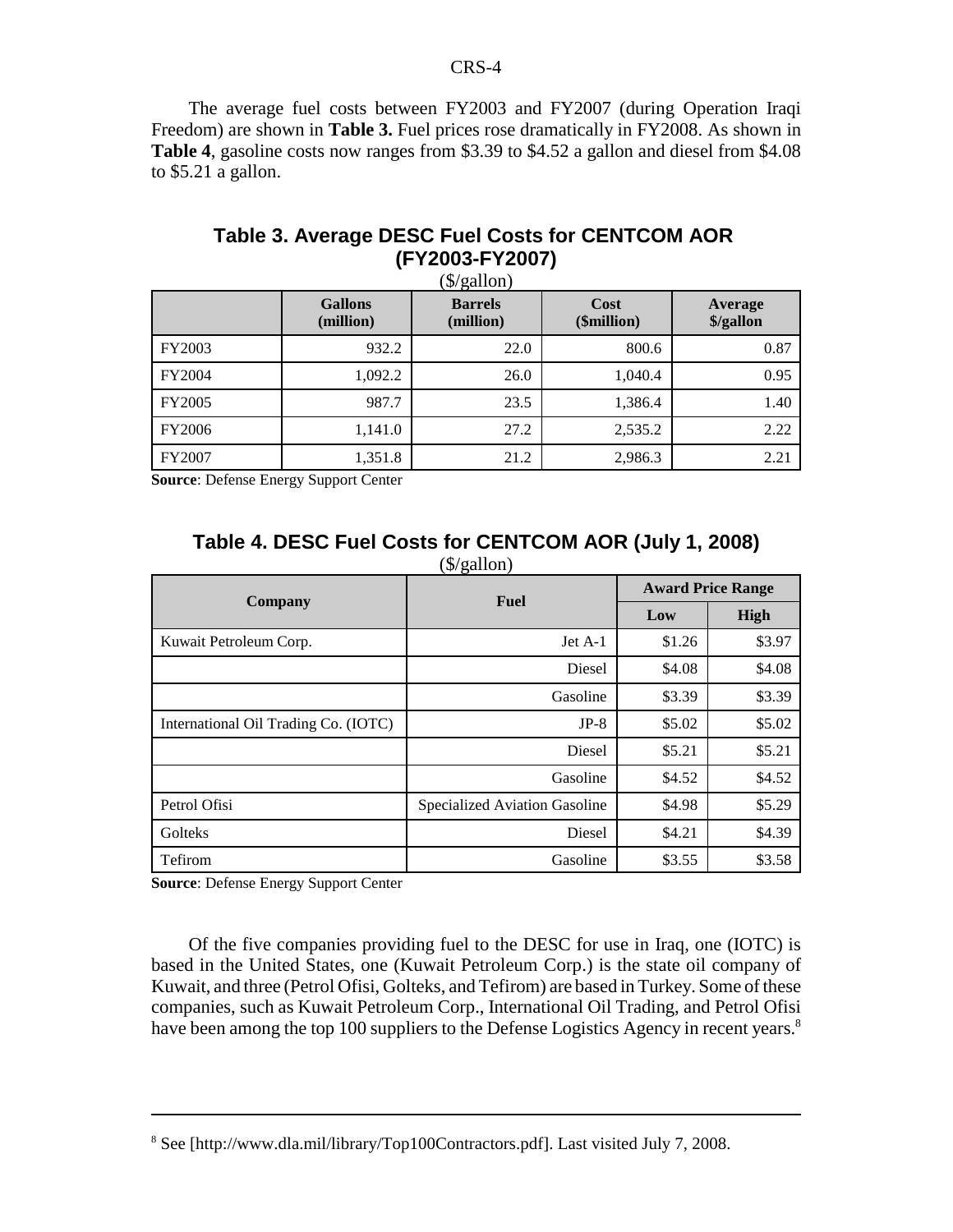According to the DLA, fuels purchased from Kuwait Petroleum Corp. are transported into Iraq by Jassim Transport and Stevedoring Company.<sup>9</sup> Jassim is paid on a per-truck per-day basis. Prices range from \$159 - \$194 a day, depending on the size of the truck and the type of fuel being transported. Fuel purchased from IOTC is transported from Jordan. The cost of fuel charged by IOTC includes shipping into Iraq.<sup>10</sup> The cost of gasoline, diesel, and aviation gasoline originating from Turkey also includes shipping costs.<sup>11</sup> JP-8 originating from Turkey is supplied by truck under a separate tender agreement put in place by ICTB (Intratheater Commercial Transportation Branch, European Command).

Deliveries to the DESC during 2007 include the following: From February-December of 2007, the DESC received 430 thousand gallons of AVGAS from Petrol Ofisi, 25 million gallons of diesel fuel from Golteks, and 3 million gallons of motor gasoline from Tefirom. From July-December 2007, the DESC received 190 million gallons of Jet A-1, 50 million gallons of diesel, and 8 million gallons of motor gasoline from Kuwait Petroleum Corp. In that same time period, the DESC also received 80 million gallons of JP-8 jet fuel, 4.5 million gallons of diesel fuel, 670 thousand gallons of motor gasoline. As previously mentioned, the price the DESC pays for fuel destined for Iraq does not directly impact how much military units and commands in Iraq are paying because DESC generally charges a set price to all of its customers worldwide.

The price of fuel charged to U.S. military units by DESC was raised on July 1, 2008, to reflect the increased cost of crude oil. **Table 5** illustrates the change:12

| <b>Fuel Type</b>      | <b>Pre-July Price</b> | <b>Post-July Price</b> | \$ Change | % Change |  |
|-----------------------|-----------------------|------------------------|-----------|----------|--|
| Jet Fuel              | \$3.04                | \$4.07                 | \$1.03    | 33.9%    |  |
| <b>Motor Gasoline</b> | \$3.15                | \$4.19                 | \$1.04    | 33.0%    |  |
| Diesel                | \$3.51                | \$4.07                 | \$0.56    | 16.0%    |  |

#### **Table 5. DESC Fuel Charges to Units**  $(\hat{\mathbf{x}}/\sigma\mathbf{a}||\mathbf{on})$

**Source**: Defense Energy Support Center.

DESC reports that 81.8% of the fuel used in Iraq during FY2007 was jet fuel, 15.8% was diesel, and 2.6% was gasoline.

9 For more information of Jassim, see [http://www.boodai.com/jtc.htm]. Last visited July 18, 2008.

 $10$  The IOTC contract is a Freight on Board (FOB) destination contract for all fuel types, thus including all transportation costs.

<sup>11</sup> The agreements with fuel suppliers based in Turkey are also FOB destination contracts.

 $12$  Pre-July fuel prices are drawn from April 2008 press reports. Post-July fuel prices were supplied by DESC. Similar fuels can have different price points. For example, Fuel Oil Diesel (DL1) is listed as \$4.70 a gallon whereas Diesel Fuel (DF1) is listed at \$4.07 a gallon. For complete DESC price schedule, see [http://www.desc.dla.mil/DCM/Files/ FY2008StandardPrices\_07012008.pdf].